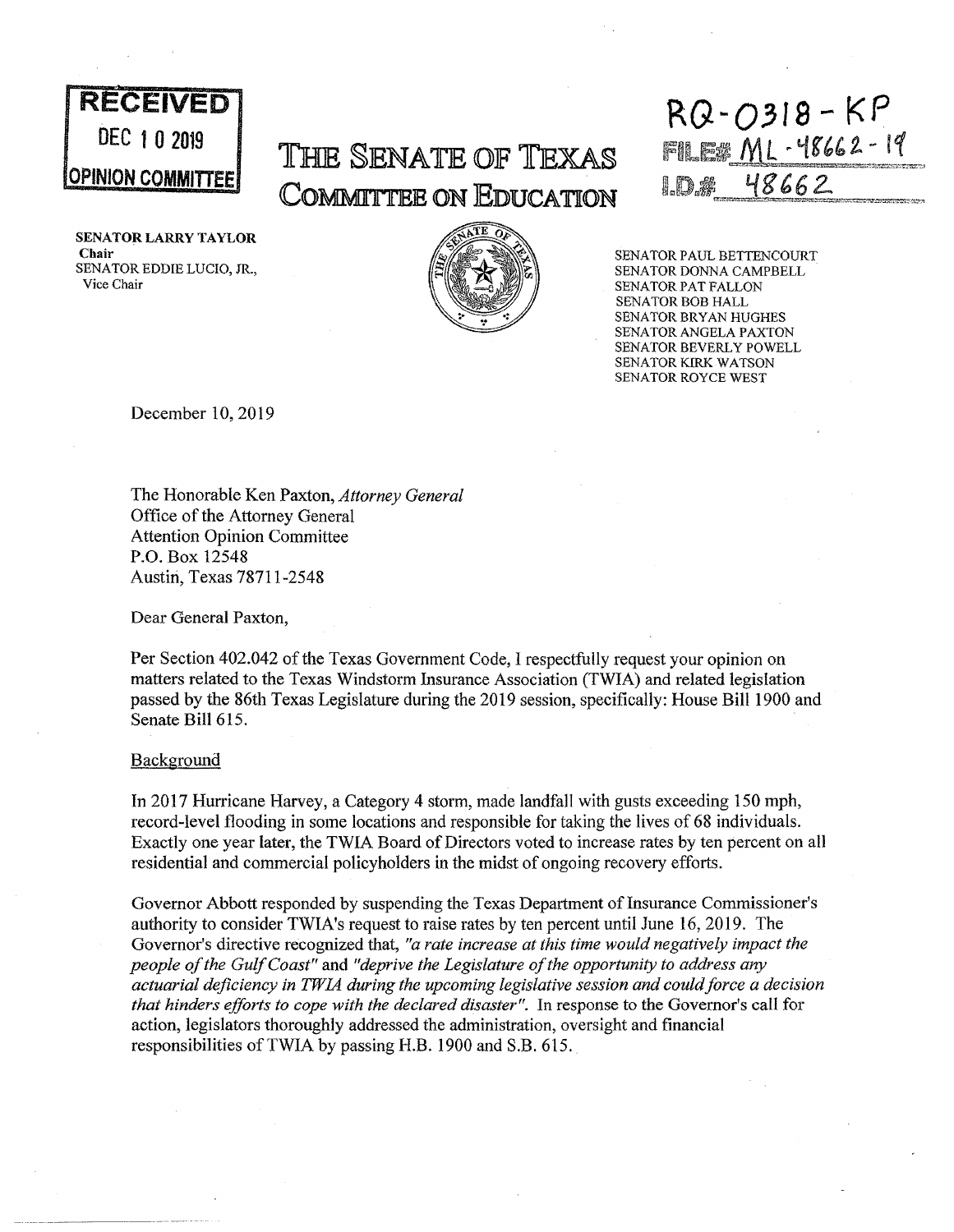#### Concern

Since going into effect, the new laws call into question the validity and legal standing of recent actions and actuarial analysis by TWIA and its third-party vendors responsible for assisting the association with vital statutorily required administrative, financial and actuarial functions. These questions must be weighed heavily against the recently enacted legislation and the premise by which TWIA has based its administrative actions and fiduciary duties. Such conflict renders any action at this time by the TWIA Board to increase rates against its policyholders as improper.

# Outstanding Legal Questions

The following information outlines questions previously presented to TWIA that remain unsatisfactorily and insufficiently answered. These questions have been raised by various stakeholders including members of the legislature, constituents, business leaders and organizations, a professional actuary, the Office of Public Insurance Counsel, members of the TWIA Actuary and Underwriting Committee and members of the TWIA Board itself.

- 1) Cost of 2019 Financing Above the Statutory Minimum -The Texas Insurance Code (TIC), Sec. 2210.453 requires TWIA to make available loss funding in an amount not less than the Probable Maximum Loss (PML) for the association of a catastrophe year with a probability of one in 100. TWIA's 2019 reinsurance and catastrophe bond program, effective June 1, 2019 to May 31, 2020, represents a total of \$4.2 billion available to fund losses, an amount in excess of the statutorily required minimum threshold. The total available loss funding includes \$2.1 billion in traditional reinsurance and a combination of new and previously outstanding catastrophe bonds with an attachment point of \$2.1 billion. The cost of TWIA's reinsurance and bond purchase totals \$90.2 million.
	- Is TWIA and/or its Board of Directors in violation of new law, TIC Sec. 2210.453 (d), requiring member insurer companies to pay for the cost of the association's 2019 funding sources in excess of the PML or statutory minimum level?
- 2) Hurricane Harvey Loss Payments At the end of September 2019, TWIA reported a net income of \$21.7 million due to Hurricane Harvey reserve adjustments, equal to \$90 million, that when excluded represents a net income of \$111.7 million. As noted in the board materials for the December 10, 2019 TWIA board meeting, A2. Management Discussion and Analysis, *"the YTD results do not include any member assessment income to offset Hurricane Harvey reserve adjustment".* Further stated, *"such income will be reported subject to the Board requesting and the Commissioner approving such a member assessment in the future".* To date, TWIA has secured \$1.61 billion in funding to pay Hurricane Harvey losses and subsequently paid \$1.54 billion in losses and loss adjustment expenses, leaving \$65.4 million in remaining funds. In a Memorandum dated November 15, 2019 from TWIA Chief Financial Officer Jerry Fadden to TWIA General Manager John Polak, Mr. Fadden explains, *"TWIA must ensure adequate funds are available from its prescribed funding sources in advance and cannot rely on operating funds to bridge the receipt of this funding".* 
	- Is TWIA and/or its Board of Directors in violation of new law, TIC Sec. 2210.071(b) as added by the 2019 legislature, prohibiting the use of premium and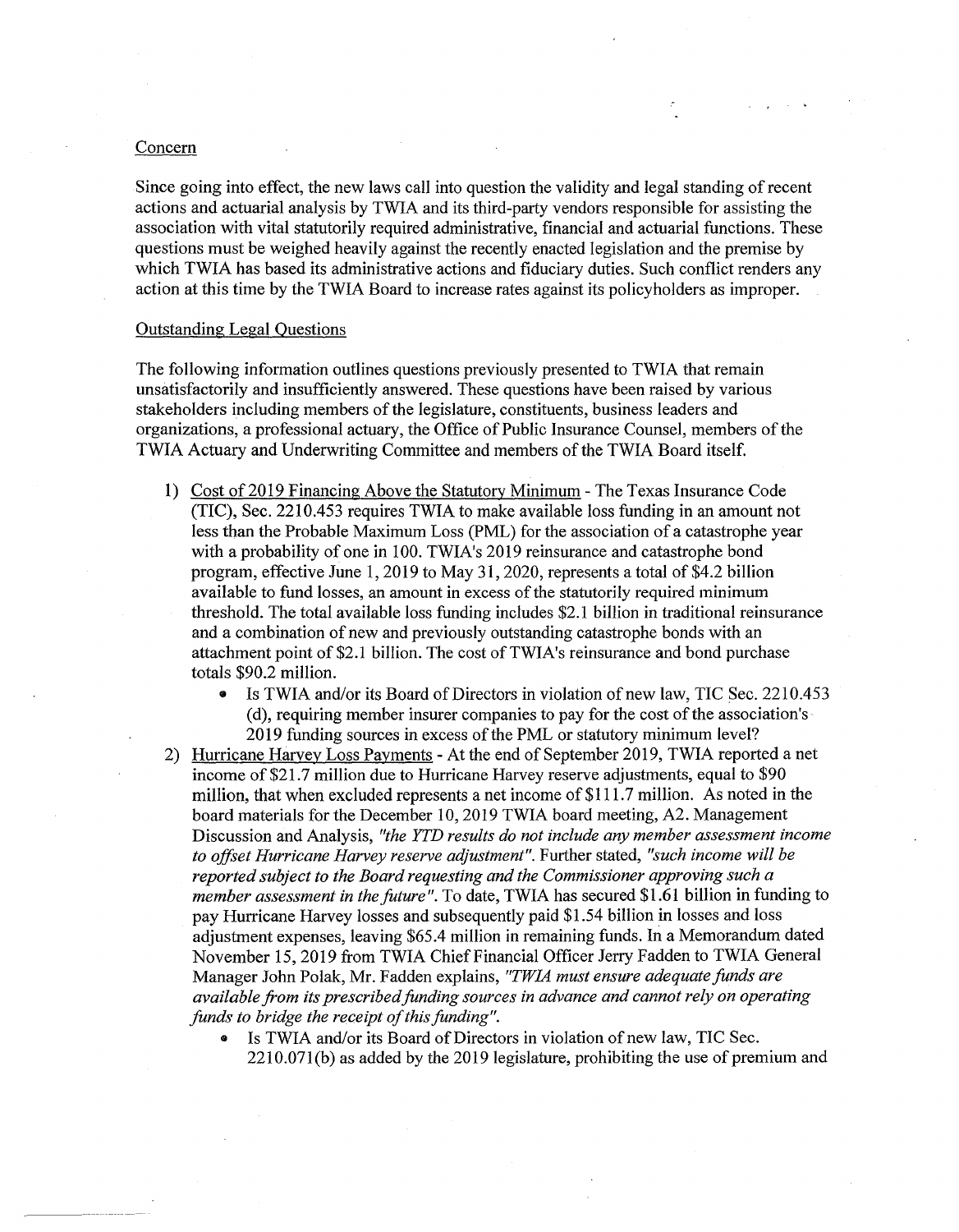other revenue earned in a subsequent year to pay losses from a catastrophe such as Hurricane Harvey?

- 3) Hurricane Harvey Ultimate Loss Estimate TWIA's total loss estimate for Hurricane Harvey is \$1.7 billion, an increase of \$90 million as identified in Q2 of 2019. To date the TWIA board has not taken action to approve the assessment of its potential Class I statutory responsibility totaling \$500 million. According to a memo, dated November 15, 2019, by TWIA General Manager John Polak, *"we decided to postpone seeking approval for a commensurate increase in our funding sources until we had more experience to validate this estimate".* 
	- Is TWIA and/or its Board of Directors in violation of new law, TIC Sec. 2210.1052requiring an emergency meeting when the TWIA chief financial officer or chief actuary of the association determines member insurers may be subject to an assessment as established by the ultimate loss estimate?
- 4) Probable Maximum Loss -The PML is a critical point of information to help identify the level of funding statutorily necessary for TWIA to remain actuarially sound. All TWIA funding resources above the established PML are the fiduciary responsibility of TWIA member insurers as prescribed by the newly passed TIC Sec. 2210.453(d). TWIA's chief financial officer and chief actuary work in conjunction with their third-party contractor, Guy Carpenter and/or Guy Carpenter Securities, to provide a statutorily required annual rate analysis review. The analysis serves as the premise by which TWIA's board and/or its actuary/underwriting committee establishes the PML. Therefore, Guy Carpenter serves not only as the broker and agent responsible for placing the purchase of reinsurance on behalf of TWIA, but also the contractor responsible for delivering the modeling and rate analysis by which a PML is established.
	- Is TWIA, its Board of Directors, its staff and/or its third-party vendors in violation of any conflict of interest provision set forth by TIC Chapter 2210, TWIA's Plan of Operation or by Texas Department of Insurance Rule, as it relates to their fiduciary role in serving residential and commercial policyholders not otherwise eligible to receive wind coverage along the coast?
- 5) TWIA Board Vacancies TWIA is governed by a nine-member Board of Directors appointed by the Texas Department of Insurance Commissioner and is composed of three tier-one coastal members, three inland members who reside 100 miles or greater from the coast line and three industry representatives, who actively write and renew windstorm insurance along the coast. Members are voluntary and must have insurance, business and/or actuary experience to serve on the TWIA board. Currently, there are two vacancies - one inland member and one seacoast member vacancy.
	- Is TWIA and/or its Board of Directors in violation of any professional or ethical code of conduct standard prohibiting members of a state governmental body from taking an action that may financially discriminate or pose a financial burden on residents located in a specific geographic region of the state without proper representation as it is prescribed by state law under TIC Chapter 2210.
- 6) Other Identified Concerns Our office is in receipt of correspondence from a number of stakeholders and key participants in the TWIA rate process that have identified many concerns that also warrant careful review by your office. I have enclosed these supplemental documents so they will be considered in conjunction with my request for an opinion.